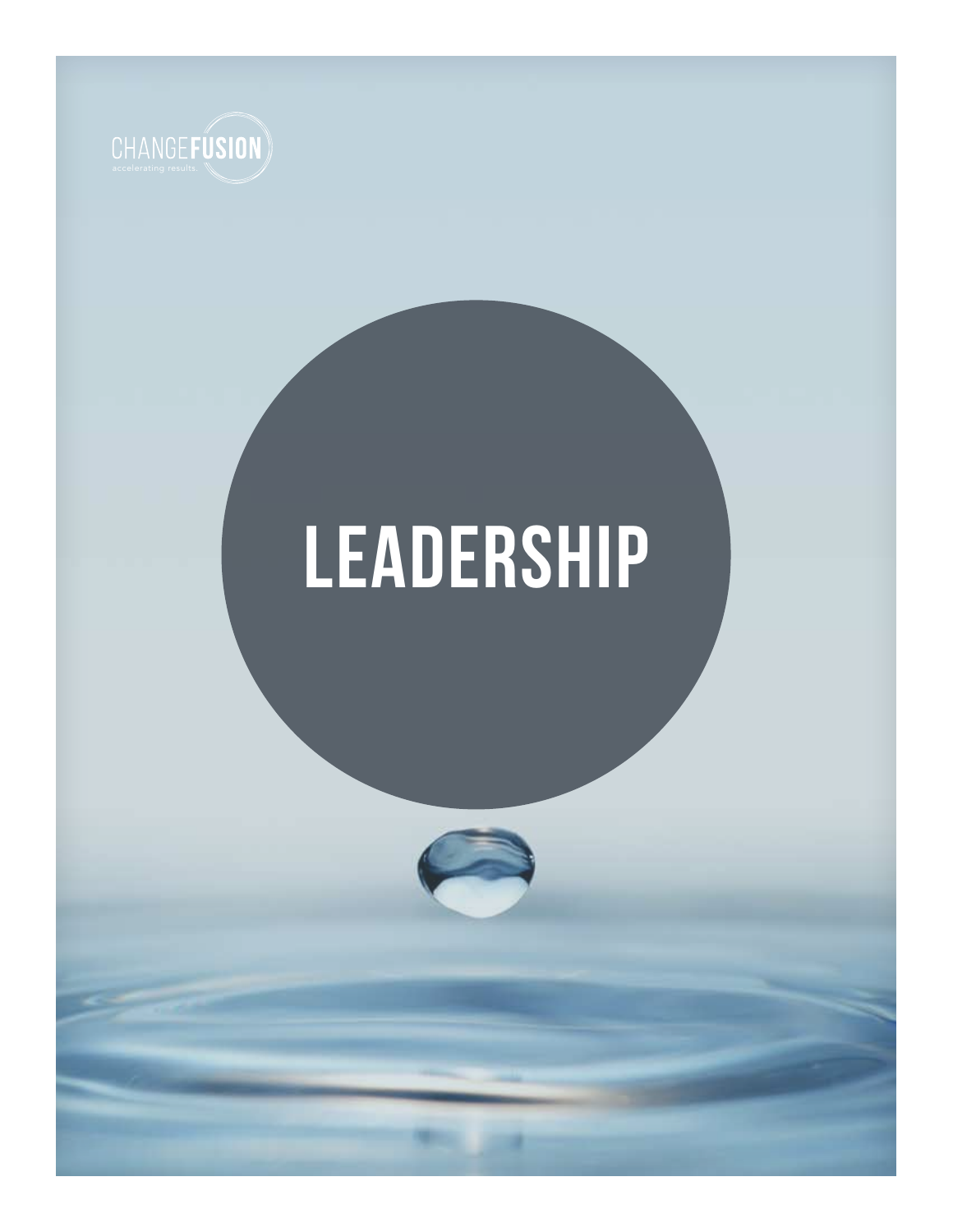### **lead** /leed / verb

*An art, science, practice, and choice that defines you and mobilizes organizations to succeed*

Like many technical capacities, there is a science and skill behind what makes great leaders successful. But true leadership, the kind that makes a difference, requires far more than an expertise of facts and theories. It requires the art of presence and practice. It requires strategic agility. It requires full contact with who you are and what you bring to your situation.

We support leaders in this full-contact sport. We challenge them to think strategically about their situation and what they want to achieve. We help them as they master the science, develop the art, and practice the daily choices that bring their leadership to life. We look forward to helping

Encouragingly,





#### About ChangeFusion

ChangeFusion helps organizations achieve change, define strategy, shift culture, and build the capacity of their leaders and people. We do it with hard-hitting business acumen, heart, soul, and style. Call 571.405.6798 today to learn more.

©2015 ChangeFusion, LLC. All rights reserved.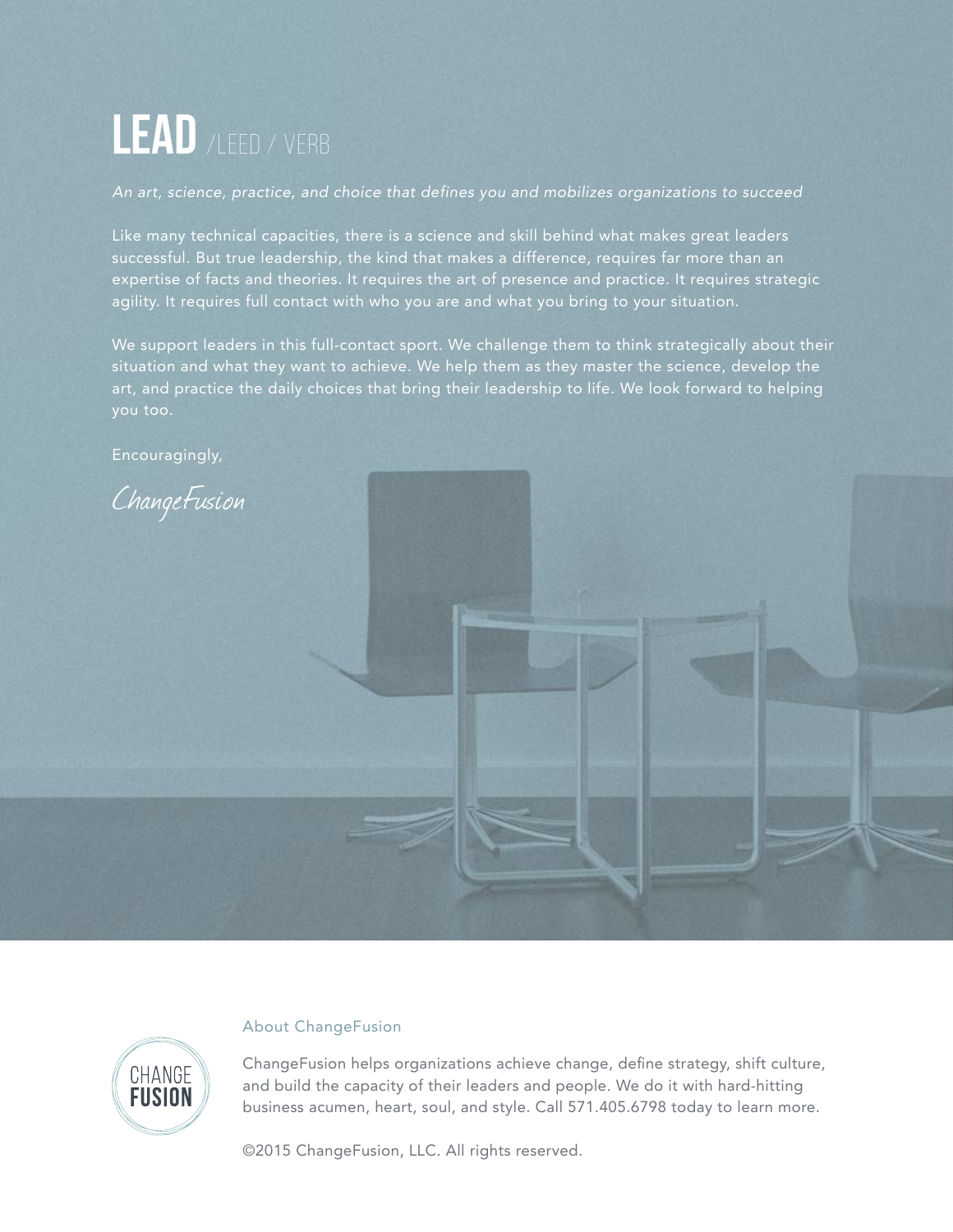### We build **strategic leaders.**

#### Leadership is a full-contact sport.

Great leaders understand the context in which they lead and set forth a strategic direction towards what is possible. They mobilize others to deliver results and they demonstrate the personal courage necessary to make choices that matter.

#### Great leaders make things happen.

But let's be real, great leadership isn't easy. Leaders work in extremely complex and fast-paced environments. Their worlds are filled with the sudden, the unexpected, the multi-faceted, and the urgent (often all before lunch). Even those with the best skills can be overcome by the demands of their surroundings. Our leadership services and programs incorporate these real-world challenges and help leaders address them head-on.

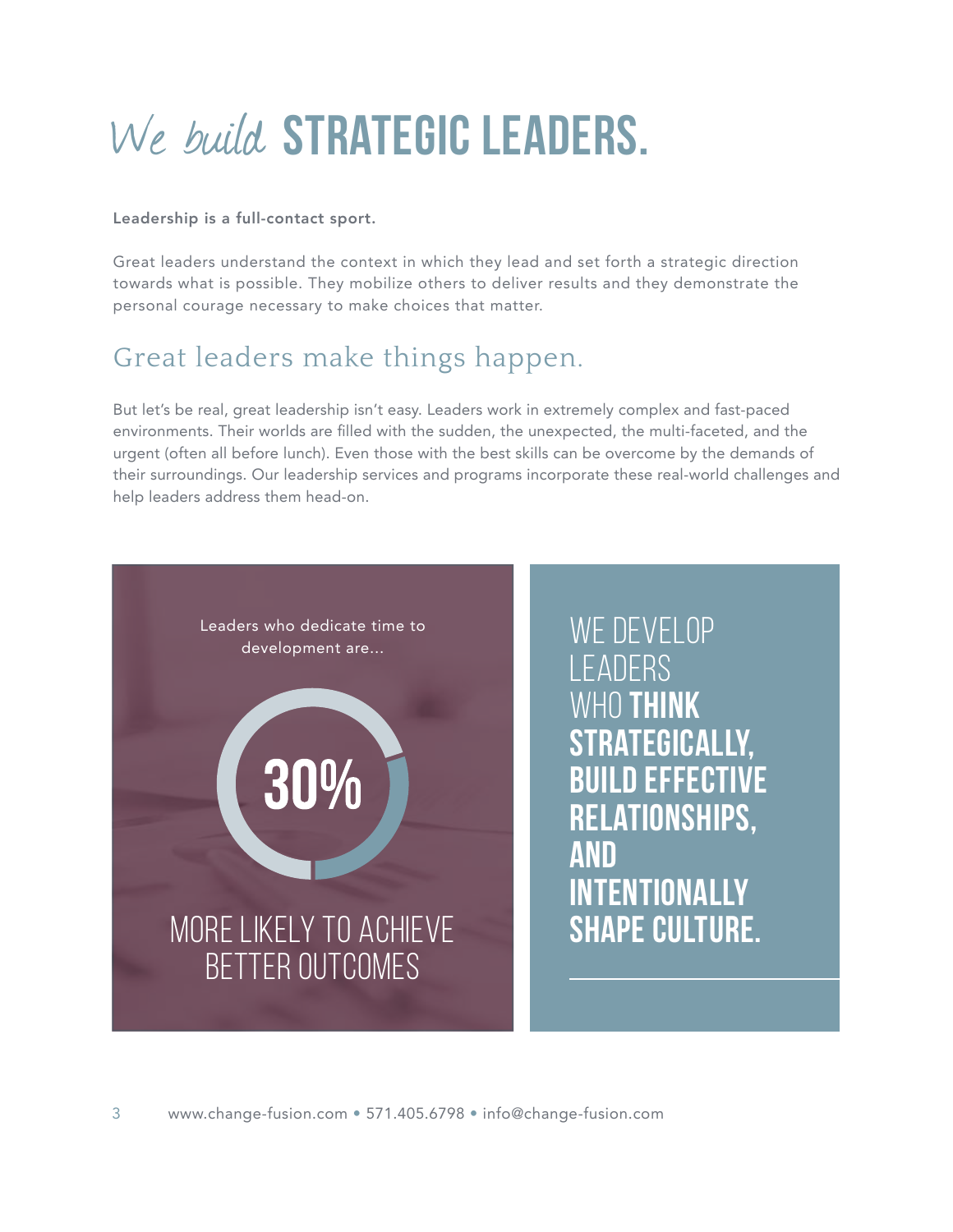### Why **changefusion?**

#### our approach: tailored and relevant

We build leadership development programs to fit your organization's culture, strategy, and goals. We combine the latest in leadership research with real-world application, coaching, assessments, and action learning projects. Leaders walk forward from our programs immediately applying new, practical approaches that make a difference.



#### our leverage points: context, relationships, results

Leadership requires making choices to adapt to context, build strong relationships, and seize new results. We support leaders in understanding what their situation requires from them and making choices to realize the results and relationships they want to achieve. We help them think boldly and strategically, be innovative and adaptable, and develop clear empathy and strong presence.



#### OUR SECRET SAUCE: DEEP PERSONAL CHANGE

Unlocking inner leadership capacity is a deep and personal change journey. We stretch and challenge leaders with compassion. We help them dive deeply into the mindset and strategic skills they need through experiential practice, personal reflection, and the support of a cohort community.

### our expertise

Our leadership expertise is refined from decades of coaching, consulting, and developing senior leaders in government, corporate, and non-profit environments. Through our approach and proprietary leadership tools, we have equipped leaders to lead effectively in high-pressure, complex, and paradoxical environments to achieve strategic, political, and personal success. Our expertise is also steeped in experience gained through years of holding leadership positions ourselves. Our consultants understand (and have lived through) the real-world situations leaders face on a day-to-day basis. This brings a compassion and a courage to our work that makes a significant difference for the leaders we work with.

www.change-fusion.com • 571.405.6798 • info@change-fusion.com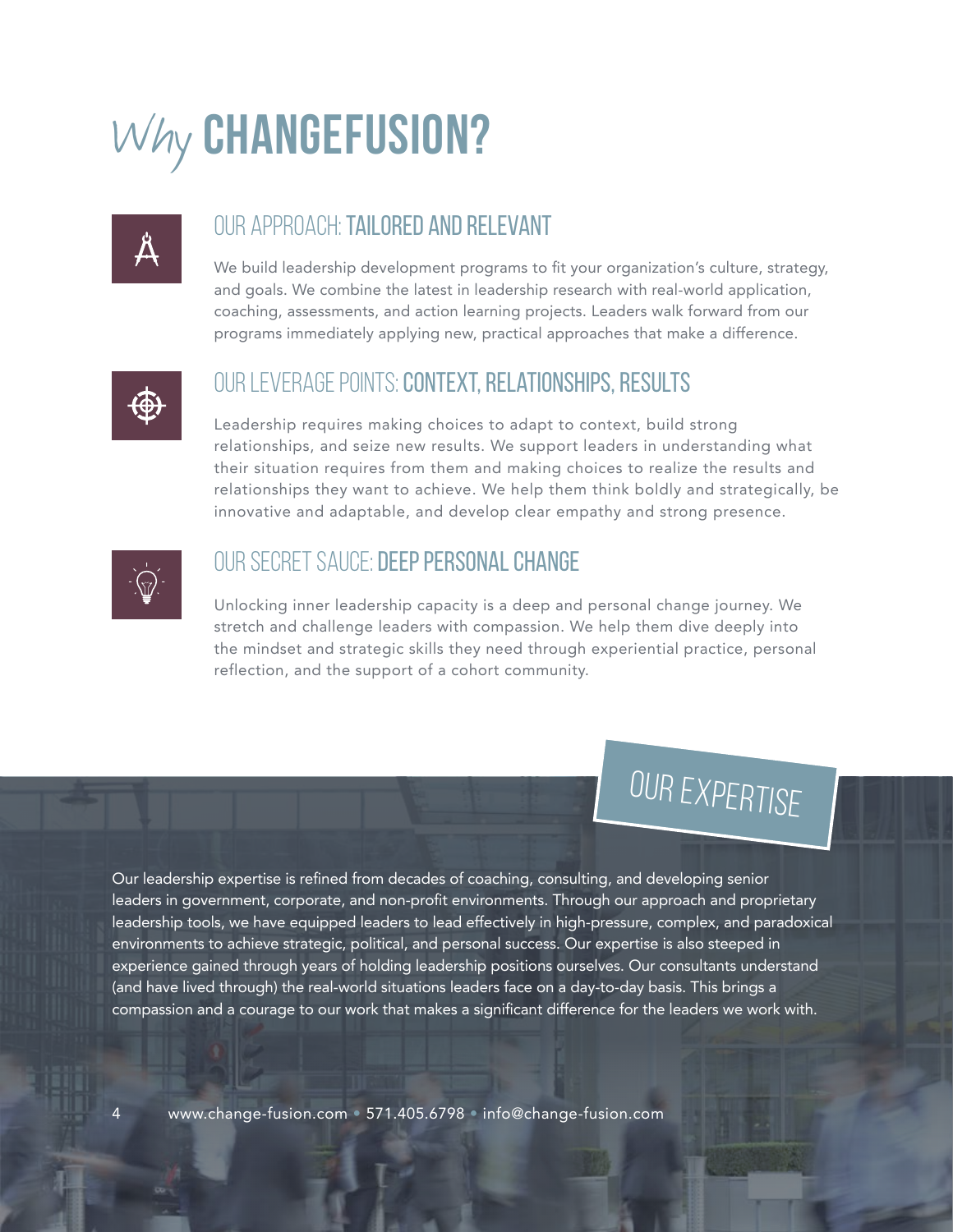### **OUR LEADERSHIP** Point of View

Leaders explore, expand, and exercise deliberate strategic choices. Through three leadership stances, leaders come to understand the strategic challenges they face, the capacity and relationships they need to build, and the legacy they want to create.



align, anticipate, lead change, and innovate.

that create productive environments and enable peak performance.

potential, achieve shared goals, and support organization-wide success.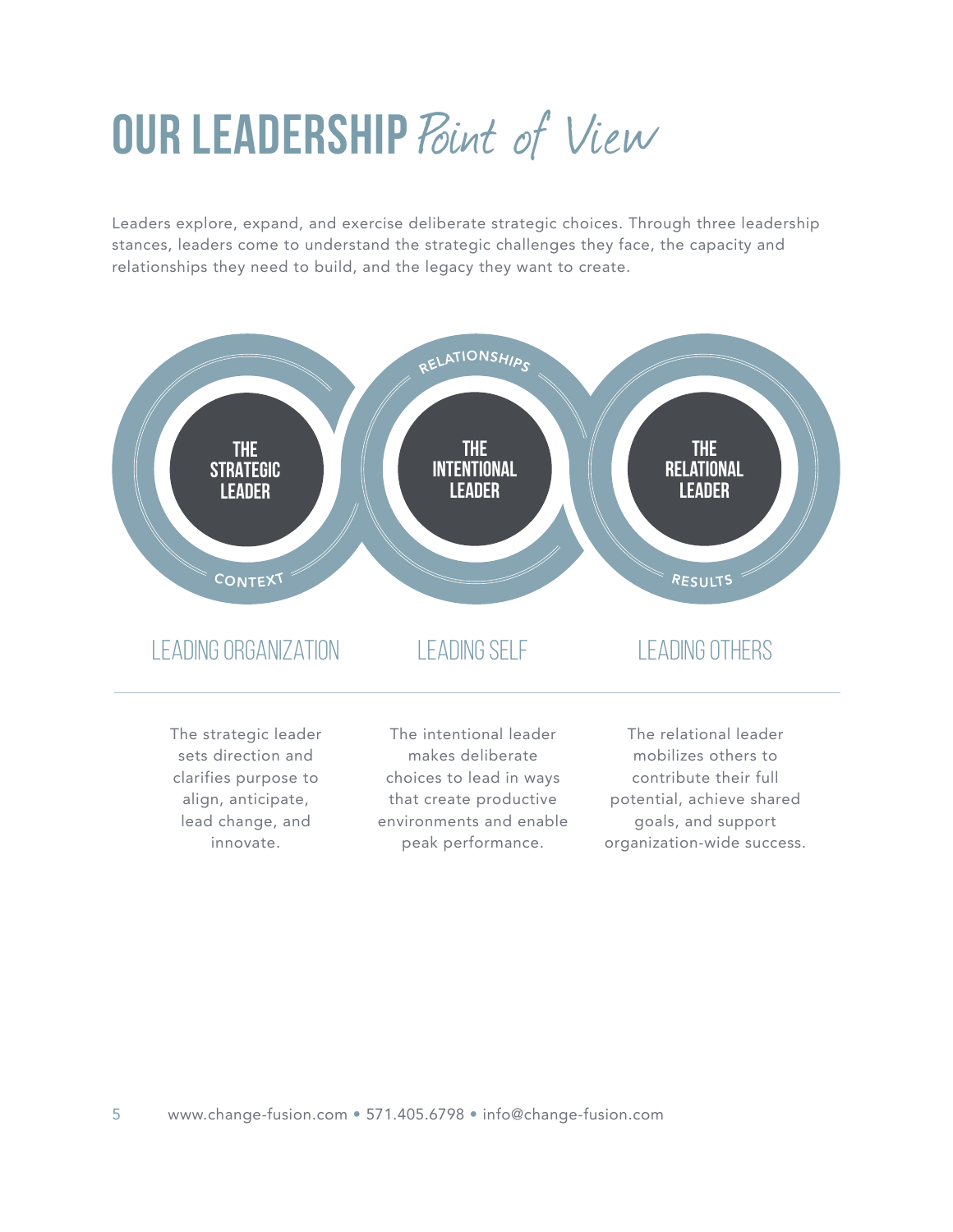### **our leadership services:** Learning Labs

leaders make a positive difference. do yours?

9 Months

#### leadership development program

This intense, deep-learning experience immerses leaders in the mindset and skills they need to lead and achieve in complex, fast-paced environments. The program

incorporates real-world application and creates a community of practice by bringing participants together as a cohort. The program focuses on three leadership stances through which participants learn to:

- Make deliberate choices to lead in ways that create productive environments and enable peak performance (the Intentional Leader)
- Mobilize others to contribute their full potential, achieve shared goals, and support organization-wide success (the Relational Leader)
- Set direction and clarify purpose to align, anticipate, lead change, and innovate (the Strategic Leader)



#### leading with emotional intelligence

This learning lab is designed to help leaders energize, inspire, and mobilize. Participants learn to use emotional intelligence as a core leadership skill in creating high performance environments, improving relationships, and maximizing their personal effectiveness and leadership

brand. As a part of the course, participants complete an online emotional intelligence assessment and receive individualized information on how to improve the ways they perceive and express themselves, interact with others, and use emotional information in dealing with challenges and uncertainty.



#### leading change in complex times

This session prepares leaders, executives, and individuals to catalyze and navigate change. It is a hard-hitting course that develops leaders' skills to understand and use

the principles of self-organization in complex and challenging situations. It is a deep dive into change from which leaders emerge armed and ready to navigate transition in their organizations.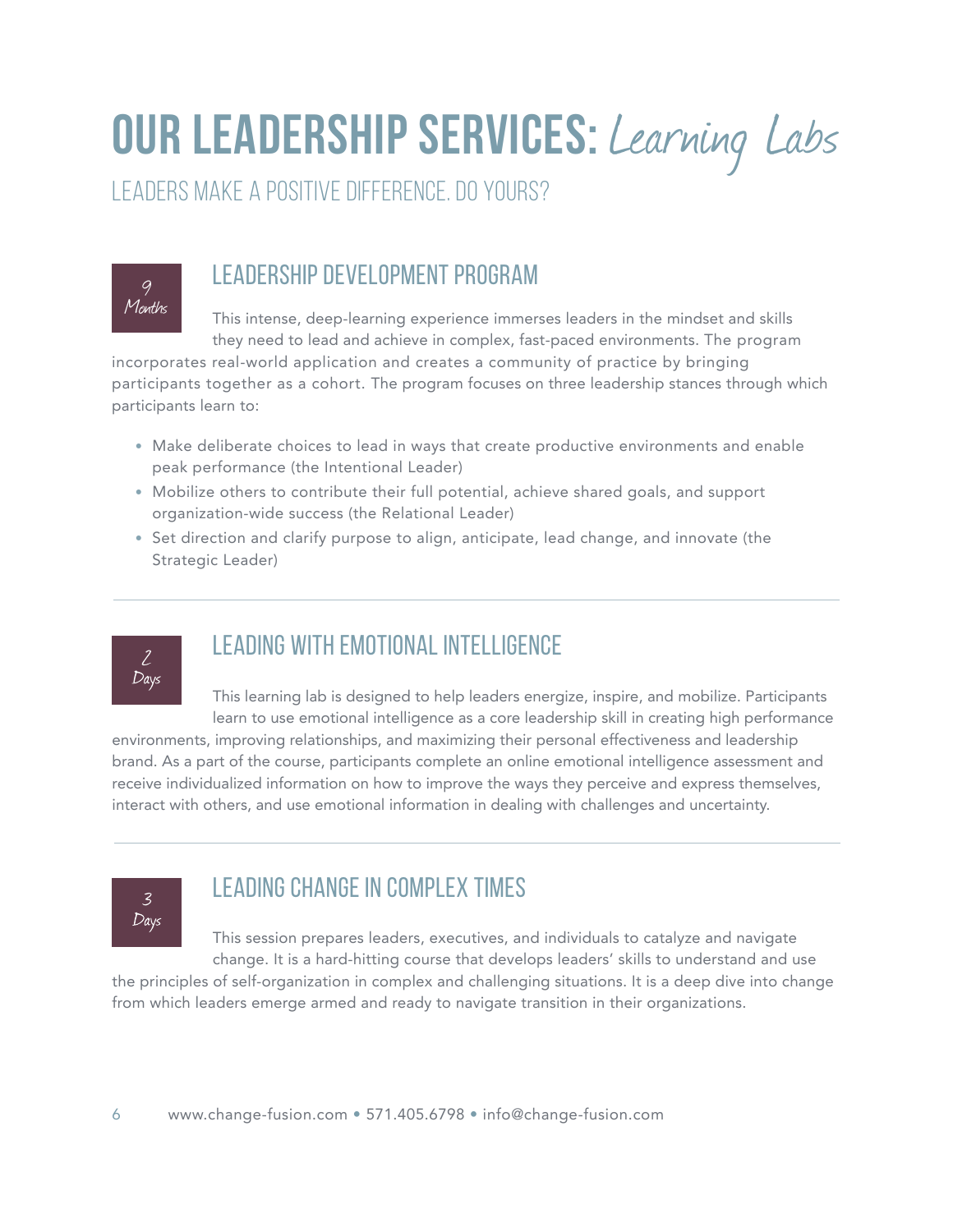### **our leadership services:** 360 Assessment

a leader's impact ripples throughout an organization. What's your ripple?



#### Leadership insights 360 (LI360)

The Leadership Insights 360 (LI360 ™) is an online 360 assessment designed to build awareness of leadership impact and effectiveness through actionable feedback from peers, direct reports, manager(s), and stakeholders or colleagues. It hones in on 15 core leadership behaviors and collects information on how well you demonstrate these competencies. Using this tool, you receive a comprehensive leadership report that includes all feedback, a synthesis of your strengths and development areas, and a guided development plan to enact behavior change and accelerate your skills and results.

15 core leadership competencies:

#### Knowing Self

Self-awareness Personal accountability Adaptability Builds relationships **Influence** 

#### Leading Others

Delivers results Develops others Builds engaged teams Collaboration Manages conflict

#### Leading Organization

Strategic thinking Change leadership Sets direction Effective decision making Political savvy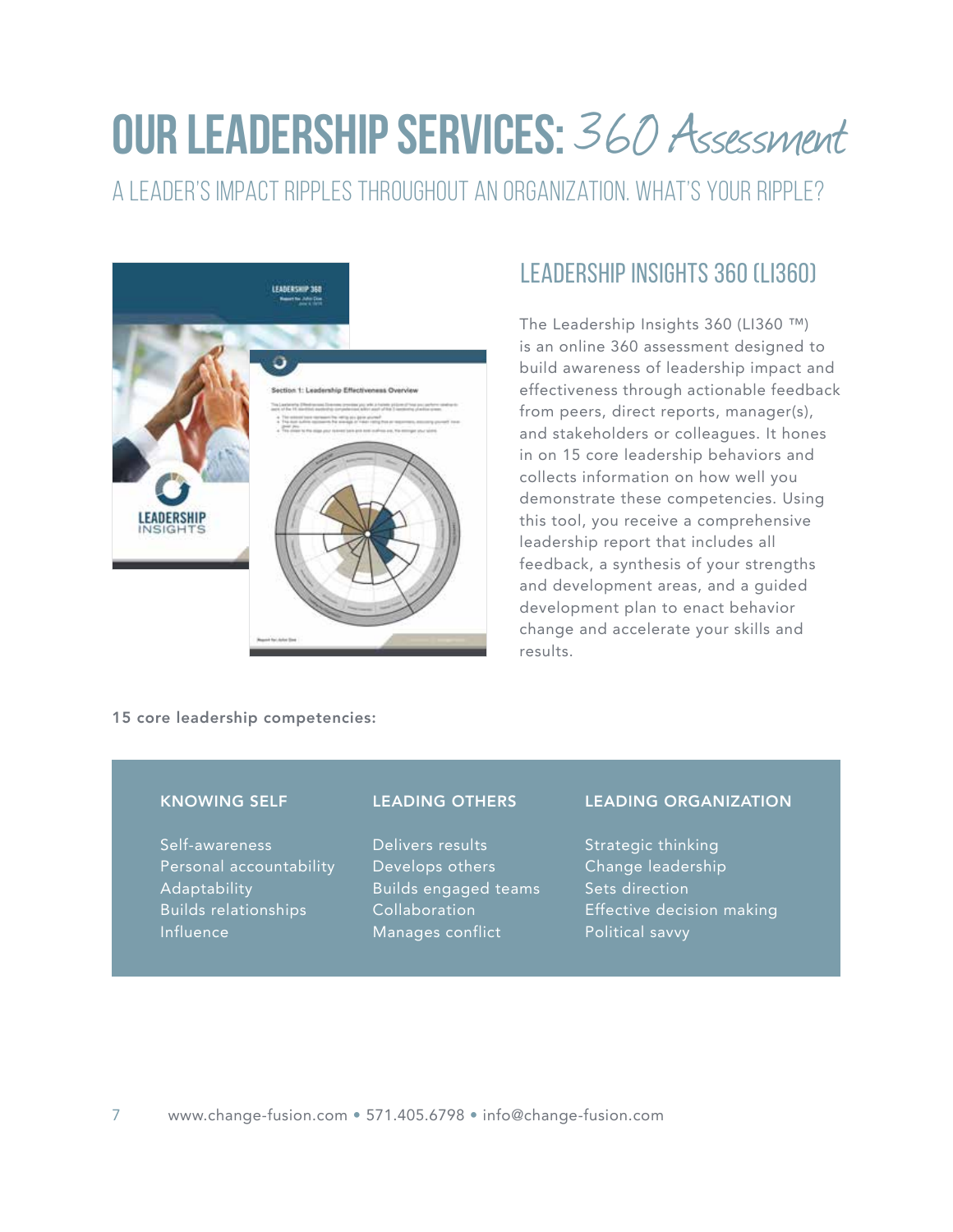### **OUR LEADERSHIP SERVICES: Coaching**





#### leader communication audit

This 6-month coaching package focuses on honing your communication skills to connect with and inspire your organization. You will first work with your coach to assess the impact of your current communication style and organization messages. Next, you will develop the art and skill of storytelling and other day-to-day behaviors that engender strong, trusting relationships. Through this comprehensive audit of your verbal and nonverbal messages, you will find and maximize your leadership voice to increase trust, clarity, and alignment in your organization.



#### Leadership onboarding

leaders (new or existing) transition into mistakes. Through this six-month package, you will work with a coach to focus on strategic thinking, relationshipquickly understand their new role and/or organization phase of the journey to help you maximize results, build key relationships, and ensure organization-wide alignment.

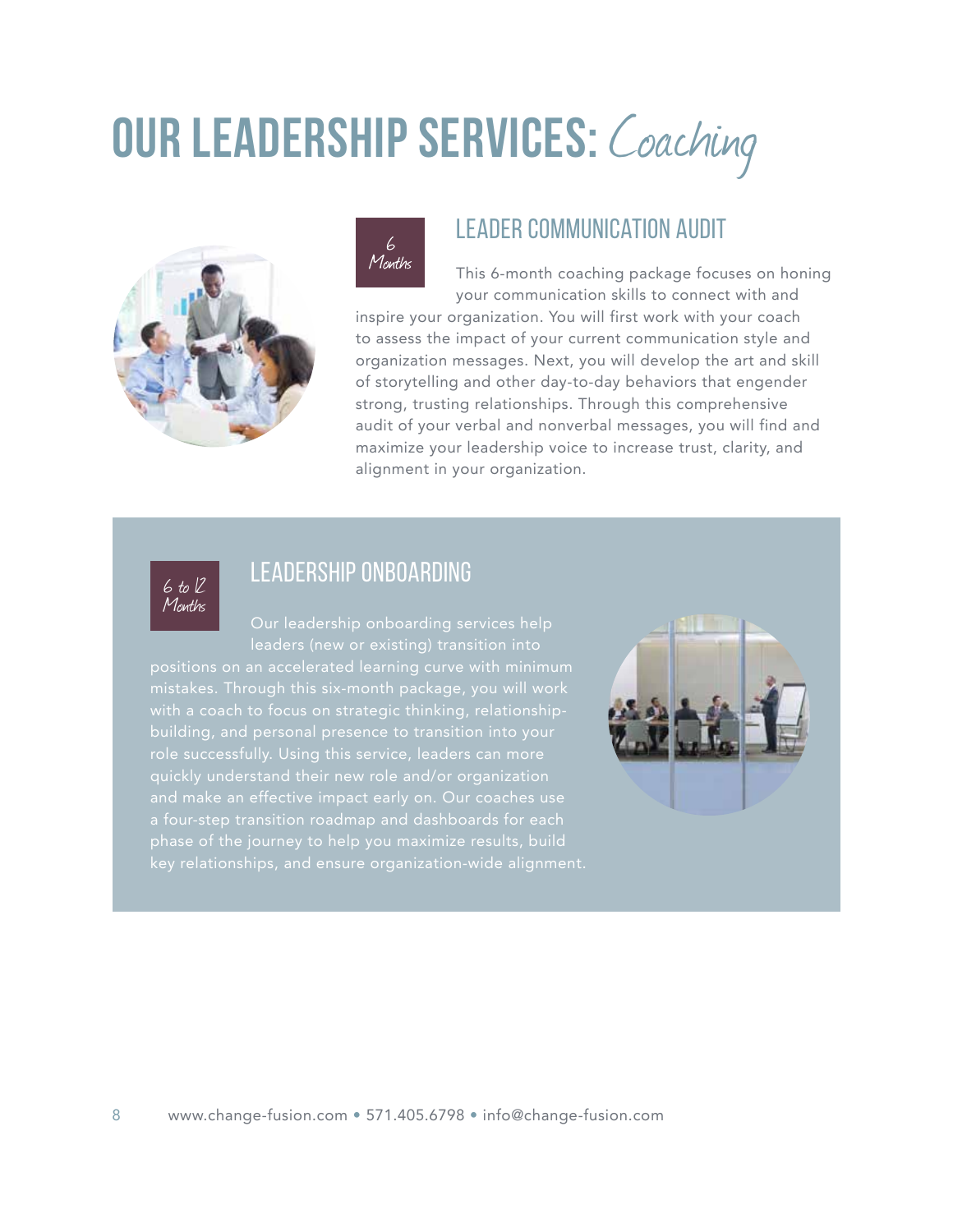### **our leadership IMPACT**

hear what our clients have to say

We develop leaders to lead. We equip them with the skills and tools necessary to drive organizationwide performance and support others in achieving more.

"An exceptional partner in creating our leadership development strategy and capacity building programs. In the midst of our merger, this work helped to stabilize the organization. It mobilized [and] aligned leadership action and increased employee engagement."

"ChangeFusion's facilitation of our sessions allowed for the team to engage in critical conversations while maintaining and building our relationships. Their guidance provided us a structure to come together and wrestle with complex issues while agreeing on priorities, leadership, and resources."

"ChangeFusion coaches created a robust process that mobilized energy toward developing our future. They asked the tough questions and supported us in creating meaning from all the information. Their support enabled us to have conversations that were needed!"

our creds

**10,000+**

number of leaders supported

## 100%

of leaders reporting that our development programs changed their way of leading

program effectiveness in developing new mindset, skills, and leadership effectiveness

**4.9/5**